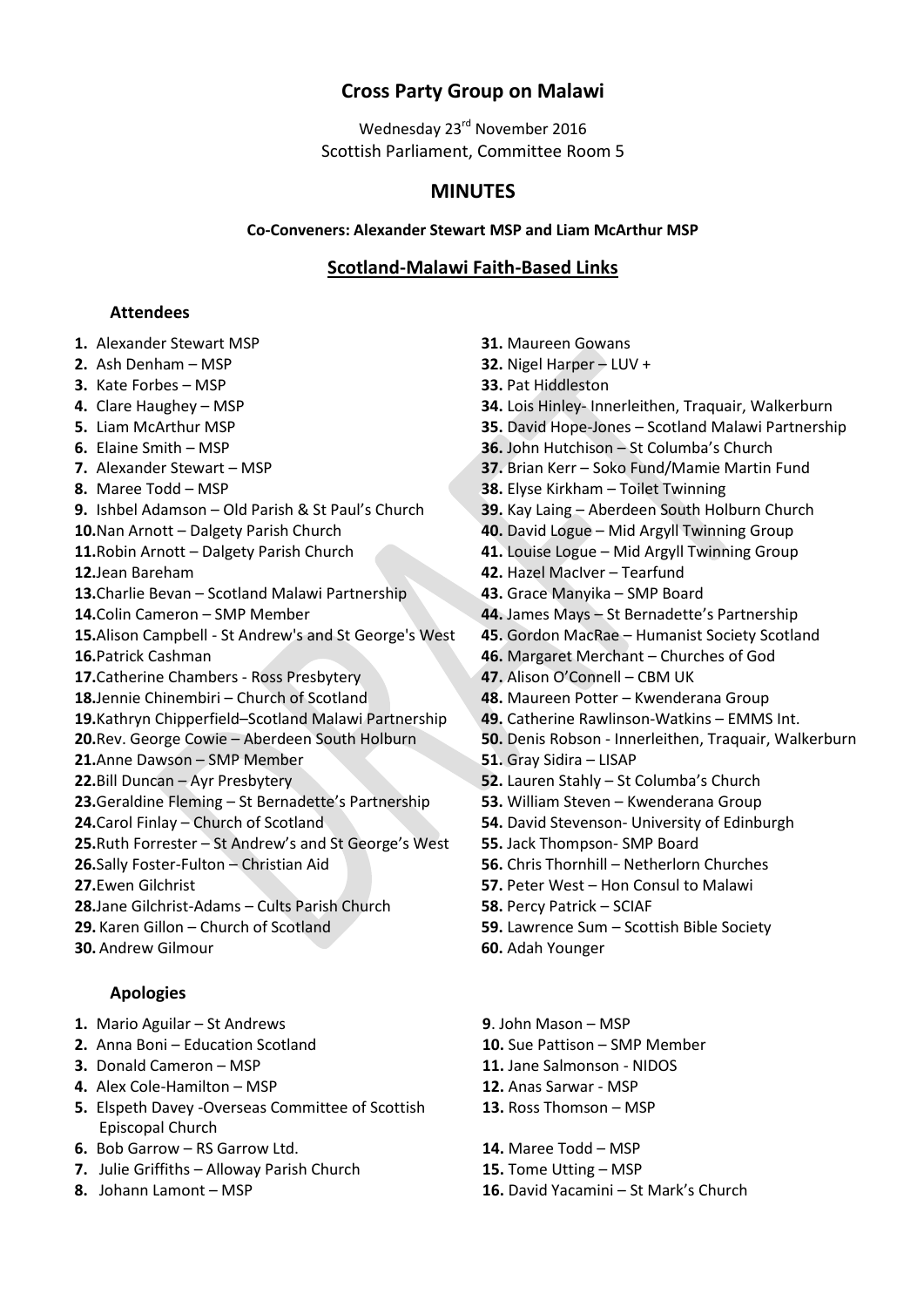# **1. Welcome and introductions**

The CPG on Malawi Co-Convener Alexander Stewart MSP welcomed everyone to the meeting and a number of apologies were noted (see list opposite). Minutes were approved from the previous CPG meeting in September.

# **2. Key updates from Malawi**

Liam McArthur, CPG on Malawi Co-Convenor, spoke about his recent visit to Malawi as part of the Commonwealth Parliamentary delegation. The workshops that took place were focused on building capacity in the national assembly; they covered budgetary processes, government accountability and constituency engagement.

Liam expressed concerns over the amount of UK aid spent on short-term emergency humanitarian crises (approximately 80%), at the expense of longer-term development programmes. There are 6.5 million people on the hunger list, which is likely to rise to 8 million by the end of the lean period. There is little mention of this in the media. Liam questioned how we can publicise the food security crisis more widely.

David Hope-Jones, Principal Officer of the Scotland Malawi Partnership, stated that James Wharton, Minister for International Development, announced £8.3 million more funding for food security in Malawi. The UK and Scottish Governments have been quick to respond, with the Scottish Government match funding four NGOs (EMMS International, Christian Aid, Oxfam Scotland and SCIAF). The appeal by Christian Aid finished this week, with £20,000 still to be raised.

David told the group that Holly Tett, the incoming British High Commissioner to Malawi, is coming to meet Scotland Malawi Partnership members on December  $7<sup>th</sup>$  in the Edinburgh City Chambers.

# **3. Gray Sidira, Monitoring and Evaluation Officer at Livingstonia Synod AIDS Programme (LISAP)**

LISAP was founded in 1994, and works with people affected by HIV and AIDS. They aim to reduce the prevalence of HIV and AIDS, as well as mitigate its impacts on those affected.

Livingstonia Synod has long-standing connections with Scotland, with partnerships with the Church of Scotland, EMMS and Tearfund. The focus of all these links has been on supporting those marginalized because of their HIV status, with projects aimed at improving nutrition, girls empowerment and health.

# **4. Faith in the contemporary Scotland-Malawi relationship:**

# **CBM UK**: Alison O'Connell, Programme Manager

CBM UK works towards disability inclusive development around the world, and has been working in Malawi since 1971. Alison shared how faith affects both their focus (in terms of inclusion) and their programme approach (working with partners, civil society and led by a participatory approach). CBM UK works with a number of Malawian partners, including MACOHA, FEDOMA and the College of Medicine.

# **EMMS International:** Catherine Rawlinson-Watkins, Director of Fundraising

EMMS International is a Christian NGO, which recognises the value of the church and its faith-links at a practical level, working alongside community, and also connecting with faith groups on a spiritual level. EMMS works with LISAP on HIV programmes, contributing towards significant reductions in parent to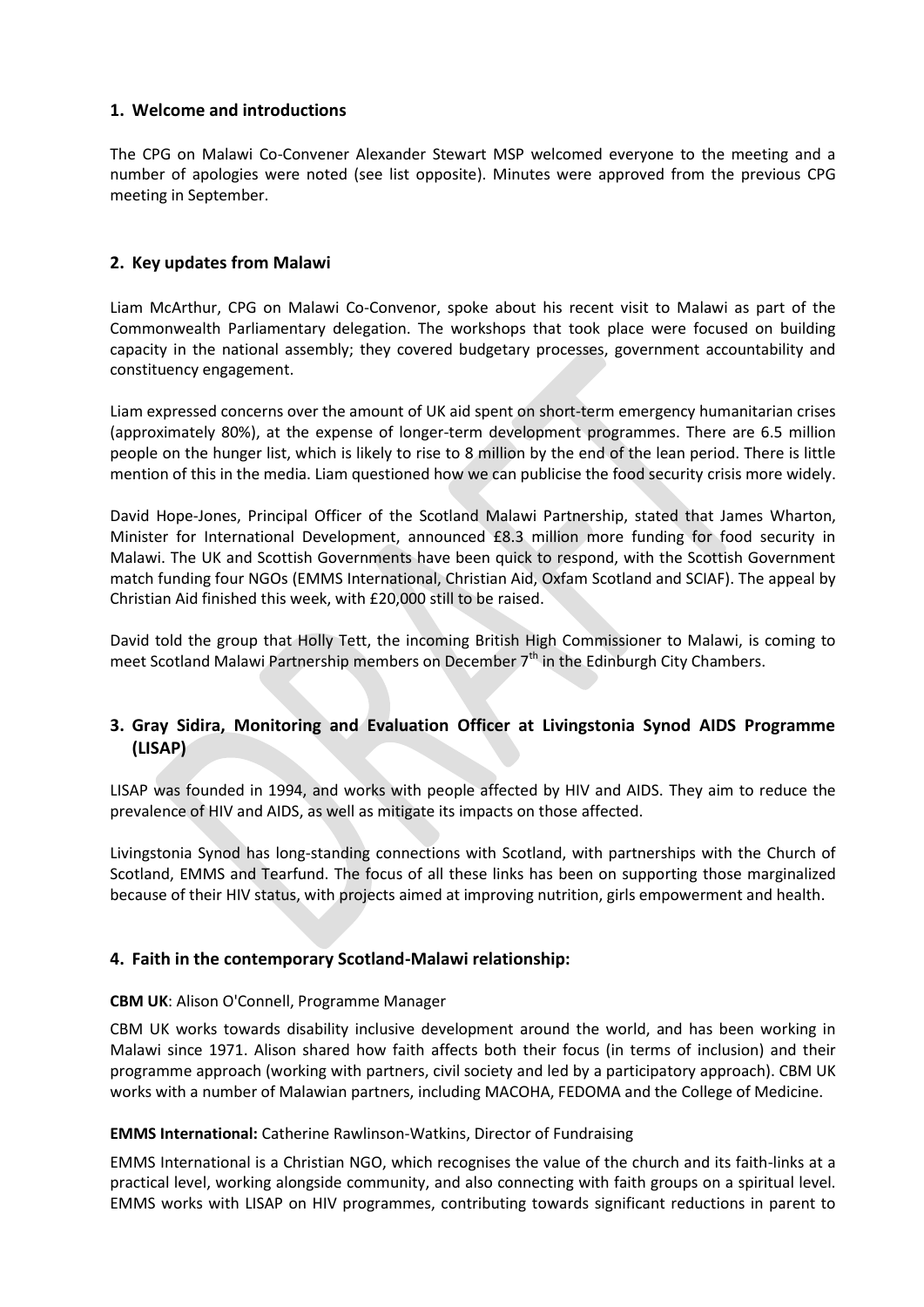child transmission rates. EMMS is also involved in palliative care work and has held a match funding campaign for the food crisis. Cat shared that, as a Christian organisation, EMMS believes every life is precious, and in their palliative care programmes individuals should have the opportunity to face death with dignity.

#### **Tearfund:** Hazel MacIver, Advocacy and Campaigns Manager

Tearfund is a relief and development charity, working in partnership with Christian agencies and churches worldwide to tackle the causes and effects of poverty. In Malawi Tearfund works with churches to target the neediest, especially women, and have set-up microloan schemes. Churches are trusted actors in the community, addressing spiritual and emotional needs, as well as material needs. Churches can also play a key role in terms of ending stigma, particularly in relation to HIV/AIDS. Tearfund has been working with their partners in Malawi using self-help groups. The groups, mostly of women, use the profit towards income-generating initiatives, developing entrepreneurial skills and addressing impediments to gender equality such as early child marriages.

#### **Christian Aid**: Sally Foster-Fulton, Head

Christian Aid began 70 years ago, and has been working in Malawi for many years. Working with churches in Scotland, and 17 partners in Malawi has allowed them to deepen their impact. Sally reflected that churches can get into parts of the community that not all NGOs can, they can play a leading role in challenging stigma and have the ear of the community, able to advocate on their behalf. Christian Aid has also been running a match giving campaign to raise funds towards the food security crisis in Malawi.

# **Scottish Bible Society**: Lawrence Sum, Director of Communications

The Scottish Bible Society is a non-denominational Christian charity that works with churches and other Bible Societies around the world. The primary mission of the Bible Society is to translate and distribute the bible. The Malawi Bible Society is involved in a number of programmes, including literacy, awareness raising on the social stigma of HIV and AIDS, trauma healing and providing emergency aid.

#### **Church of Scotland**: Jennie Chinembiri, Africa and Caribbean Secretary

The Church of Scotland has a longstanding partnership with the CCAP in Malawi. Jennie spoke of the churches trusted position within communities, emphasizing that as a predominantly Christian country, the church has a huge role to play, and she also spoke about the great bond that is formed between people when they pray together. The Church of Scotland works alongside its partners and follows their priorities, waiting to be asked before acting. Dependency can still be an issue, however the focus is on relationships and the people involved. C of S offers scholarships to members of partner churches in Malawi, and is exploring opportunities to work with Edinburgh University to bring Malawian students to Scotland. They also organize summer placements for Scottish people to visit Malawi. The Church of Scotland supports an active twinning programme between Scottish and Malawian congregations, and of the 180 links, 80 are with Malawi.

#### **SCIAF**: Percy Patrick, Programme Manager

SCIAF works in 16 countries to help the poorest people in the world, they have been working in Malawi since 1985. They work mainly with women and focus on smallholder farmers in the southern districts of Malawi. Their work involves improving husbandry, irrigation, seed banks, cash crop production, livestock and establishing credit unions. SCIAF is starting to work with people facing stigma due to their albinism, an area that few organisations are working on but that has featured heavily in the media recently. Percy reflected that albinos are one of the most marginalised groups in Malawi society. Percy requested that the issue of albinism be raised in Parliament. SCIAF has raised £140,000 during their food security appeal, and are pleased to be sending £280,000 to Malawi thanks to match funding by the Scottish Government.